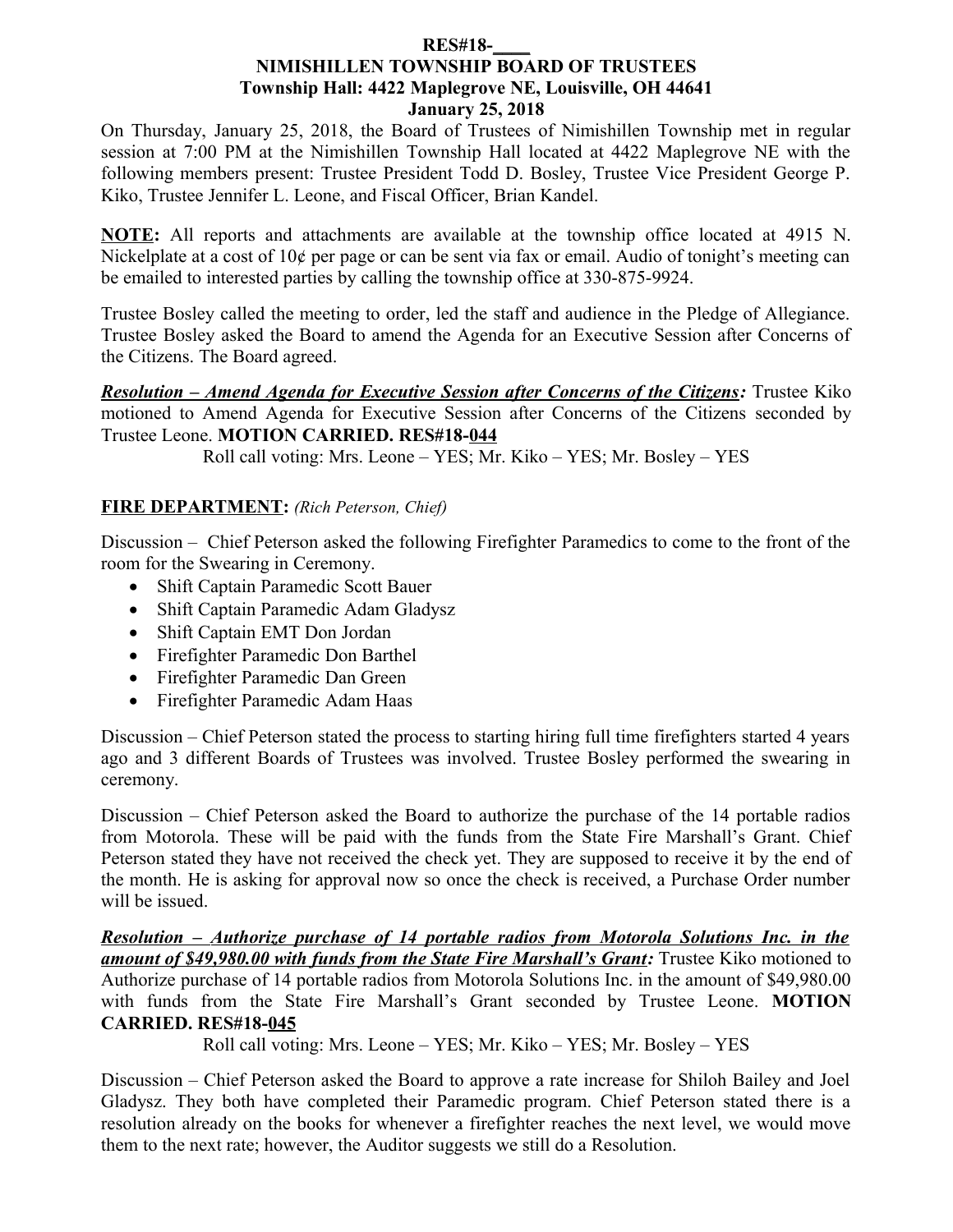*Trustees Minutes – 2018, January 25 (Cont.)*

 *Resolution – Approve rate increase for Shiloh Bailey and Joel Gladysz to Paramedic at a rate of \$15.69 per hour effective 1/6/2018:* Trustee Kiko motioned to Approve rate increase for Shiloh Bailey and Joel Gladysz to Paramedic at a rate of \$15.69 per hour effective 1/6/2018 seconded by Trustee Leone. **MOTION CARRIED. RES#18-046**

Roll call voting: Mrs. Leone – YES; Mr. Kiko – YES; Mr. Bosley – YES

 *Resolution – Approve December 2017 Fire Report:* Trustee Kiko motioned to Approve December 2017 Fire Report seconded by Trustee Leone. **MOTION CARRIED. RES#18-047** Roll call voting: Mrs. Leone – YES; Mr. Kiko – YES; Mr. Bosley – YES

**ROAD DEPARTMENT:** *(Jamie May, Interim Rd. Superintendent)*

*Resolution – Approve January 25, 2018 Road Report:* Trustee Kiko motioned to approve the Road Report for January 25, 2018 seconded by Trustee Leone. **MOTION CARRIED. RES#18-048** Roll call voting: Mrs. Leone – YES; Mr. Kiko – YES; Mr. Bosley – YES

*Resolution – Name Jamie May as Interim Road Superintendent effective 1/12/2018:* **Trustee Kiko** motioned to name Jamie May as Interim Road Superintendent effective 1/12/2018 seconded by Trustee Leone. **MOTION CARRIED. RES#18-049**

Roll call voting: Mrs. Leone – YES; Mr. Kiko – YES; Mr. Bosley – YES

Discussion – Trustee Bosley asked Interim Road Superintendent Jamie May if he had any information regarding GPS systems. Mr. May stated not yet. Trustee Bosley asked Mr. May to look into it and gather information for the next meeting. Trustee Leone asked how many trucks the Township has. Mr. May stated 6-7 trucks. Trustee Leone stated that she looked into a system that is similar to Snapshot. Trustee Leone stated the cost is like \$377 a quarter, so it would be about \$1,500 a year and they would do all of the reporting as well. Trustee Bosley asked Mr. May and Trustee Leone to work together on this and tabled discussion for the next meeting.

### **ZONING DEPARTMENT:** *(Dale Riggenbach, Inspector)*

*Resolution – Approve January 25, 2018 Zoning Report:* Trustee Kiko motioned to approve the January 25, 2018 Zoning Report seconded by Trustee Leone. **MOTION CARRIED. RES#18-050** Roll call voting: Mrs. Leone – YES; Mr. Kiko – YES; Mr. Bosley – YES

## **FISCAL OFFICER:** *(Brian Kandel)*

Discussion – Fiscal Officer Kandel informed the Board of the renewal for the Group Health Insurance for AultCare. Mr. Kandel stated that the rates for AultCare went up 25%. The total cost for the same number of employees would be \$51,548. The current plan for the Township would be grandfathered in. The Board could not get a new plan because it wouldn't be as good of a plan as what we have now. A new plan would be 5 times the deductible. The renewal rates are: Single -\$682.15; Employee & Children - \$1,238.65; Employee & Spouse - \$1,402; & Family - \$2,154.30.

 *Resolution – Approve Renewal of Group Health Insurance – Aultcare – effective February 1, 2018:* Trustee Kiko motioned to Approve Renewal of Group Health Insurance – Aultcare – effective February 1, 2018 seconded by Trustee Leone. **MOTION CARRIED. RES#18-051** Roll call voting: Mrs. Leone – YES; Mr. Kiko – YES; Mr. Bosley – YES

Discussion – Fiscal Officer Kandel informed the Board the Vision Insurance is also up for a renewal. There is no increase for this renewal.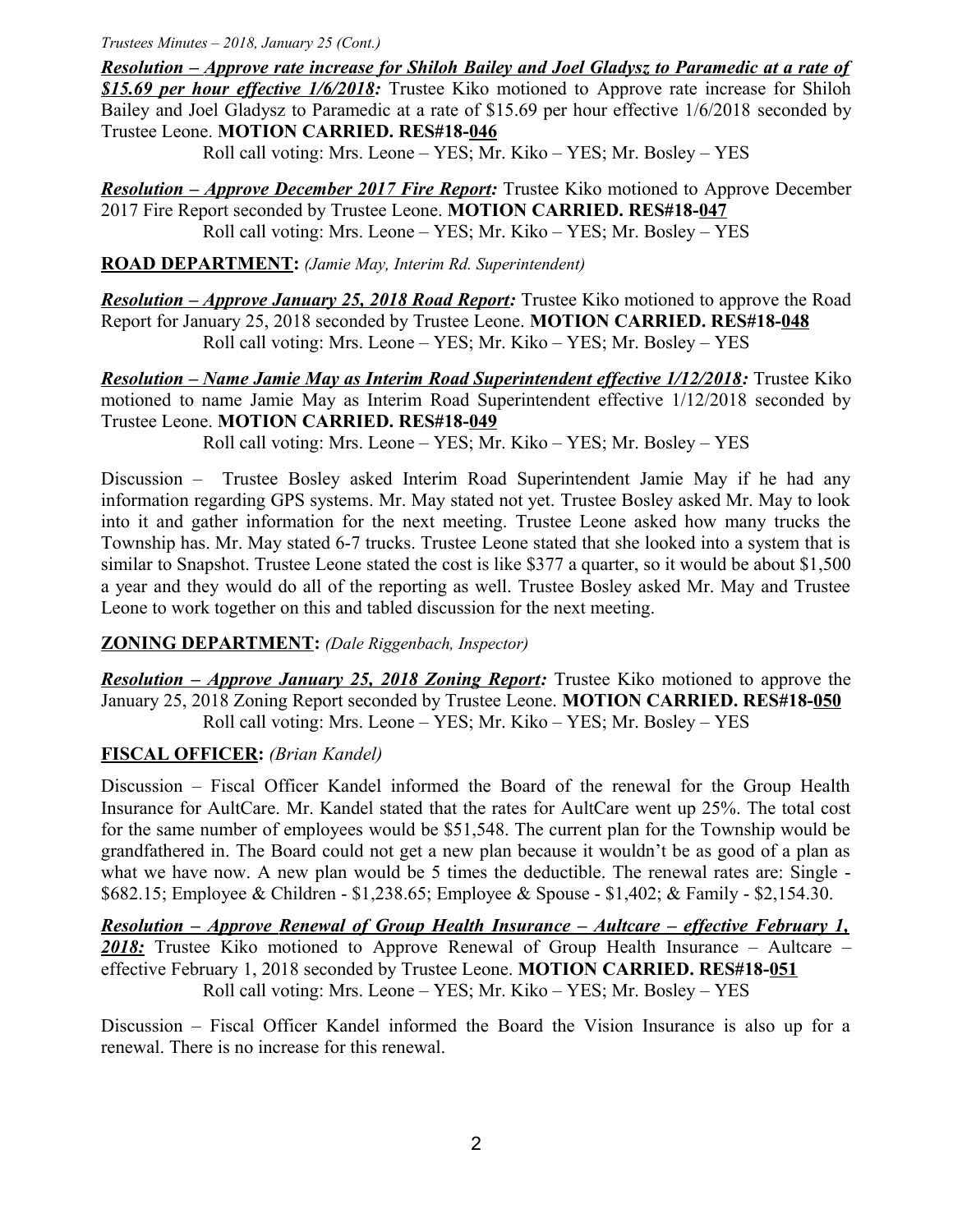*Trustees Minutes – 2018, January 25 (Cont.)*

 *Resolution – Approve Renewal of Group Vision Insurance – Ameritas – effective April 1, 2018:* Trustee Kiko motioned to Renewal of Group Vision Insurance – Ameritas – effective April 1, 2018 seconded by Trustee Leone. **MOTION CARRIED. RES#18-052**

Roll call voting: Mrs. Leone – YES; Mr. Kiko – YES; Mr. Bosley – YES

# **CONCERNS OF CITIZENS:**

*Ed Moody of 7018 Pilot Knob* stepped to the podium regarding:

Acknowledge the fine service of the EMS & thanked them for their service

*Dawne Friedman of 5362 Francesca* stepped to the podium regarding:

- Wonderful EMS crew
- Concerned about Paramedics pay vs. Road Crew pay

Discussion – Ms. Friedman asked the Board why the Road Dept. crew receives a higher wage than the Paramedics do. Trustee Kiko asked Chief Peterson if he compares it to the market rate. Chief Peterson stated they started with part-time staff and worked within the budget. Chief Peterson stated he put a higher emphasis on the paramedics because that's where he wanted to drive it and that is why they make more. Raises came about when they could afford it. Chief Peterson explained that one advantage on passing the staff levy is now they can pay firefighters for 24 hours a day when before they were paid for 18 hours and stayed for the entire 24 hours. They review the rates and they will have to look at how the full-time and part-time staff works.

Discussion – Trustee Bosley informed the audience of special guests, Tom Ault & Joanie Aljancic from the City of Louisville and David Held the Director of Stark-Tusc. -Wayne Joint Solid Waste District to discussion the closure of the Compost Area.

*David Held of Stark-Tusc. -Wayne Joint Solid Waste District* stepped to the podium regarding:

- Compost Area Closure
- Discussion of the district's revenue
- $\bullet$  Discussion of the cost for the yard waste expenses  $\&$  funds
- Discussion of the budget model
- Discussion of grants for adding a gate and having restricted hours
- Discussion of payroll expenses for the district

Discussion – Trustee Bosley asked Mr. Ault to get a number from City Council on what they are willing to spend and they will go from there. Discussion followed.

# **TRUSTEES:** *(George Kiko, Jennifer Leone, Todd Bosley)*

*Resolution – Enter into Executive Session:* Trustee Kiko motioned to enter into executive session from this regular meeting as authorized under O.R.C. 121.22(G)(1) Personnel Matters to consider appointment, employment, dismissal, promotion, demotion, or compensation of a public employee at 8:17 p.m. seconded by Trustee Leone. **MOTION CARRIED. RES#18-053**

Roll call voting: Mrs. Leone – YES; Mr. Kiko – YES; Mr. Bosley – YES

*Resolution – Return from Executive Session:* Trustee Kiko motioned to return from executive session at 8:35 p.m. and resume this regular meeting seconded by Trustee Bosley. **MOTION CARRIED. RES#17-054**

Roll call voting: Mrs. Leone – YES; Mr. Kiko – YES; Mr. Bosley – YES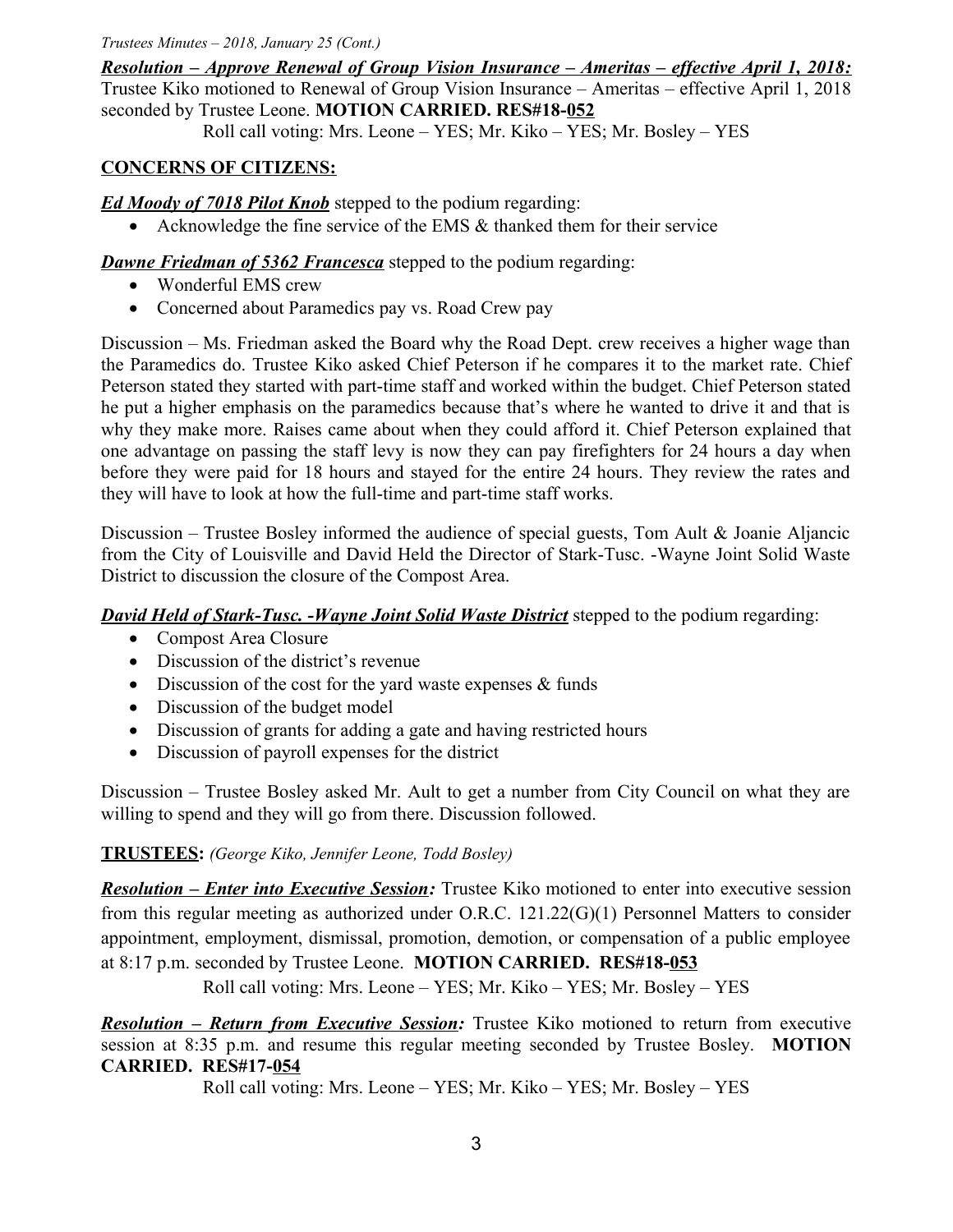#### *Trustees Minutes – 2018, January 25 (Cont.)*

Discussion – Trustee Bosley stated the Board had discussed the future of the Township and where we are headed in Executive Session. The Board discussed the Zoning Department and how there are good and bad parts to it. Trustee Bosley stated that the only consistent thing lately is a lot of complaints. Trustee Bosley informed Zoning Inspector Dale Riggenbach the Board had decided to terminate his employment as Zoning Inspector.

*Resolution – Motion to Terminate Dale Riggenbach as Zoning Inspector:* Trustee Bosley motioned to Terminate Dale Riggenbach as Zoning Inspector seconded by Trustee Leone. **MOTION CARRIED. RES#17-055**

Roll call voting: Mrs. Leone – YES; Mr. Kiko – ABSTAIN; Mr. Bosley – YES

Discussion – The Board held a discussion on how long to advertise for the Zoning Inspector position. The Board decided to advertise on Indeed.com with applications due by Friday, March 2, 2018.

**Resolution – Set applications for Zoning Inspector due back March 2<sup>nd</sup> at 5 p.m.: Trustee Bosley** motioned to Set applications for Zoning Inspector due back March  $2<sup>nd</sup>$  at 5 p.m. seconded by Trustee Kiko. **MOTION CARRIED. RES#17-056**

Roll call voting: Mrs. Leone – YES; Mr. Kiko – YES; Mr. Bosley – YES

Discussion – Interim Road Superintendent Jamie May informed the Board that he spoke to Brian Cole regarding the Stop Signs at Peach & Fruitland. Mr. Cole informed Jamie that he would come out to look at the intersection and give his recommendation. If the Board is not satisfied with his recommendation, the Board could write a letter to the Commissioners to ask for a study. After discussion, Trustee Bosley asked Mr. May to contact the resident who made the complaint and meet him out at the area. This discussion was tabled to the next meeting.

Discussion – Trustee Bosley asked the Board to table the discussion on the Township Office Hours until they have a new Zoning Inspector. Trustee Kiko asked what the office hours are currently. Township Secretary Shelby Dieffenbaugher stated her hours are 7:30 a.m. to 3:30 p.m. Trustee Bosley stated that he would like to see something like an 8 to 5 with a 1-hour lunch. Trustee Kiko suggested having maybe 4 10-hour days with 1 day off during the week. This discussion was tabled.

Discussion – Trustee Bosley stated with all of the discussion tonight, he asked the Board to table the discussion of the newsletter. The Board agreed.

*Resolution – Certification of Highway Mileage – 67.998 miles for 2017:* Trustee Kiko motioned to certify the Highway Mileage – 67.998 miles for 2017 seconded by Trustee Bosley. **MOTION CARRIED. RES#18-057**

Roll call voting: Mrs. Leone – YES; Mr. Kiko – YES; Mr. Bosley – YES

 *Resolution – Approve Minutes for January 11, 2018 Meeting:* Trustee Kiko motioned to approve the written minutes for January 11, 2018 Meeting seconded by Trustee Leone. **MOTION CARRIED. RES#18-058**

Roll call voting: Mrs. Leone – YES; Mr. Kiko – YES; Mr. Bosley – YES

*Resolution – Approve Purchase Orders, Financial Report and Pay Bills:* Trustee Kiko motioned to approve all purchase orders, financial report and pay bills in the amount of \$101,766.44 seconded by Trustee Leone. **MOTION CARRIED. RES#18-059**

Roll call voting: Mrs. Leone – YES; Mr. Kiko – YES; Mr. Bosley – YES

*Resolution – Sign Checks and Adjourn:* Trustee Kiko motioned to sign checks and adjourn at 8:45 p.m. seconded by Trustee Leone**. MOTION CARRIED. RES#18-060**